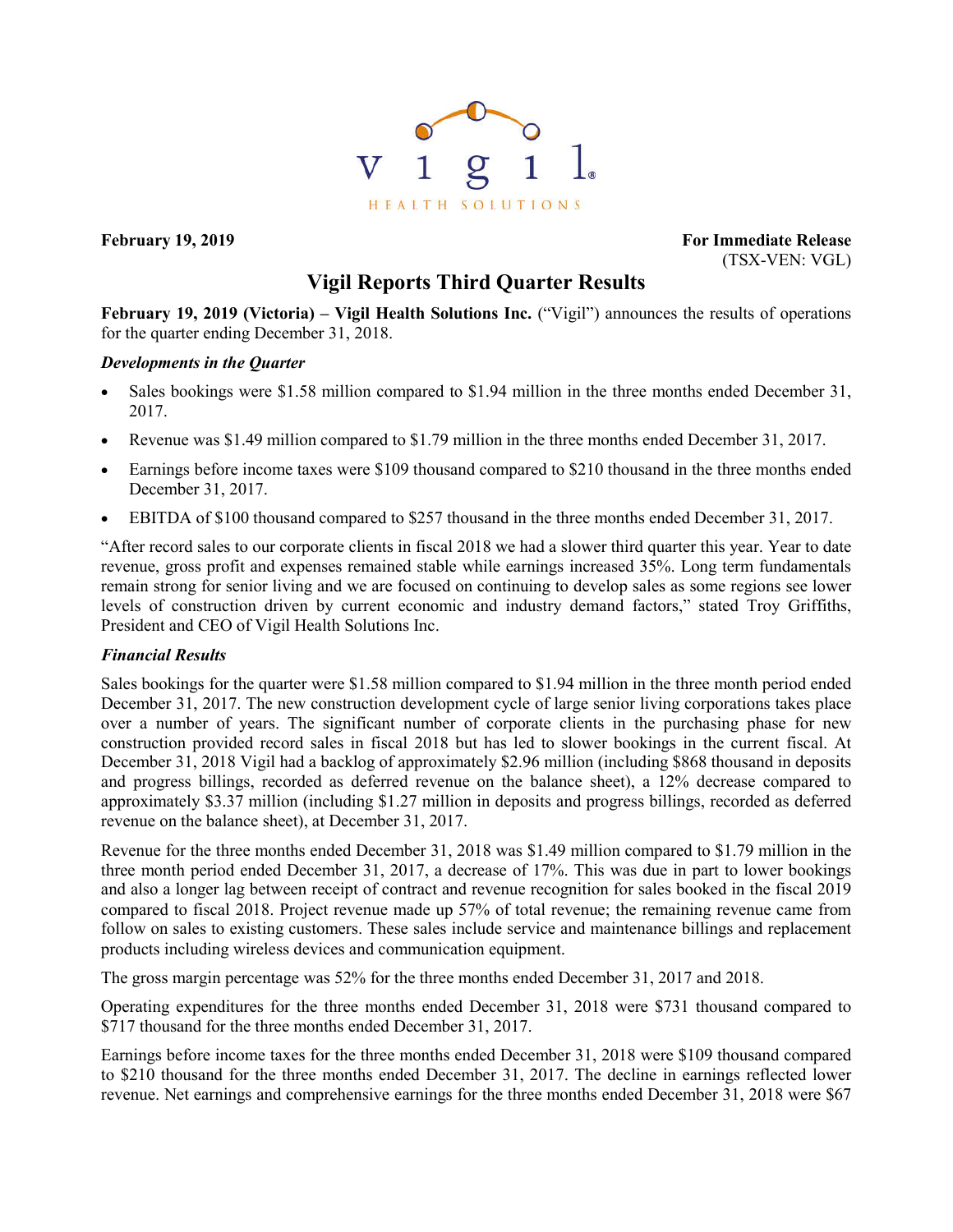thousand or \$0.004 per share compared to \$141 thousand or \$0.008 per share per share in the three months ended December 31, 2017.

Detailed financial statements along with Management Discussion and Analysis have been filed with SEDAR (www.sedar.com).

*Financial information will be mailed to entitled security holders on February 28, 2019, or, upon notice to the Company, entitled security holders may request a copy of financials in advance.*

# Three months ended Nine months ended December 31, December 31, December 31, December 31, 2018 2017 2018 2017 Revenue \$ 1,492,636 1,792,658 4,847,020 4,897,627 Cost of sales 68 and 2,373,644 **712,878** 868,565 2,310,755 2,373,644 779,758 924,093 2,536,265 2,523,983 Expenses 731,360 717,169 2,188,324 2,119,264 Earnings before the following items 48,398 206,924 347,941 404,719 Other income (expense) 61,051 2,766 73,878 (76,308) Earnings before income taxes 109,449 209,690 421,819 328,411 Income taxes (42,286) (69,130) (154,286) (129,772) Net earnings and comprehensive earnings for the period \$ 67,163 140,560 267,533 198,639

#### *Summary Financial Information*

#### *Non-IFRS Measure*

For the three months ended December 31, 2018, we are disclosing Adjusted EBITDA, a non-IFRS financial measure, as a supplementary indicator of operating performance. We define Adjusted EBITDA as net income before, interest, income taxes, amortization, stock based compensation and currency gains or losses including derivative foreign exchange differences. We are presenting the non-IFRS financial measure in our filings because we use it internally to make strategic decisions, forecast future results and to evaluate our performance and because we believe that our current and potential investors and analysts use the measure to assess current and future operating results and to make investment decisions. It is a non-IFRS measure, may not be comparable to other companies and it is not intended as a substitute for IFRS measures.

## *Adjusted EBITDA reconciliation*

|                        | Three months ended |          |         | Nine months ended                                   |          |  |
|------------------------|--------------------|----------|---------|-----------------------------------------------------|----------|--|
|                        |                    |          |         | December 31, December 31, December 31, December 31, |          |  |
|                        |                    | 2018     | 2017    | 2018                                                | 2017     |  |
| Income for the period  | \$                 | 67,163   | 140.560 | 267.533                                             | 198,639  |  |
| Add / (deduct)         |                    |          |         |                                                     |          |  |
| Foreign exchange       |                    | (57,722) | 519     | (53, 262)                                           | 83,393   |  |
| Derivative exchange    |                    | 4.640    | (700)   | 540                                                 | (1, 195) |  |
| Interest               |                    | (7,969)  | (2,585) | (21, 156)                                           | (6.093)  |  |
| Income Tax             |                    | 42.286   | 69.130  | 154.286                                             | 129.772  |  |
| Share based payments   |                    | 41,098   | 40,230  | 131,263                                             | 124,077  |  |
| Amortization           |                    | 10,412   | 9,457   | 31,070                                              | 28,263   |  |
|                        |                    | 32.745   | 116.051 | 242.741                                             | 358.217  |  |
| <b>Adjusted EBITDA</b> | \$                 | 99,908   | 256.611 | 510.274                                             | 556.856  |  |